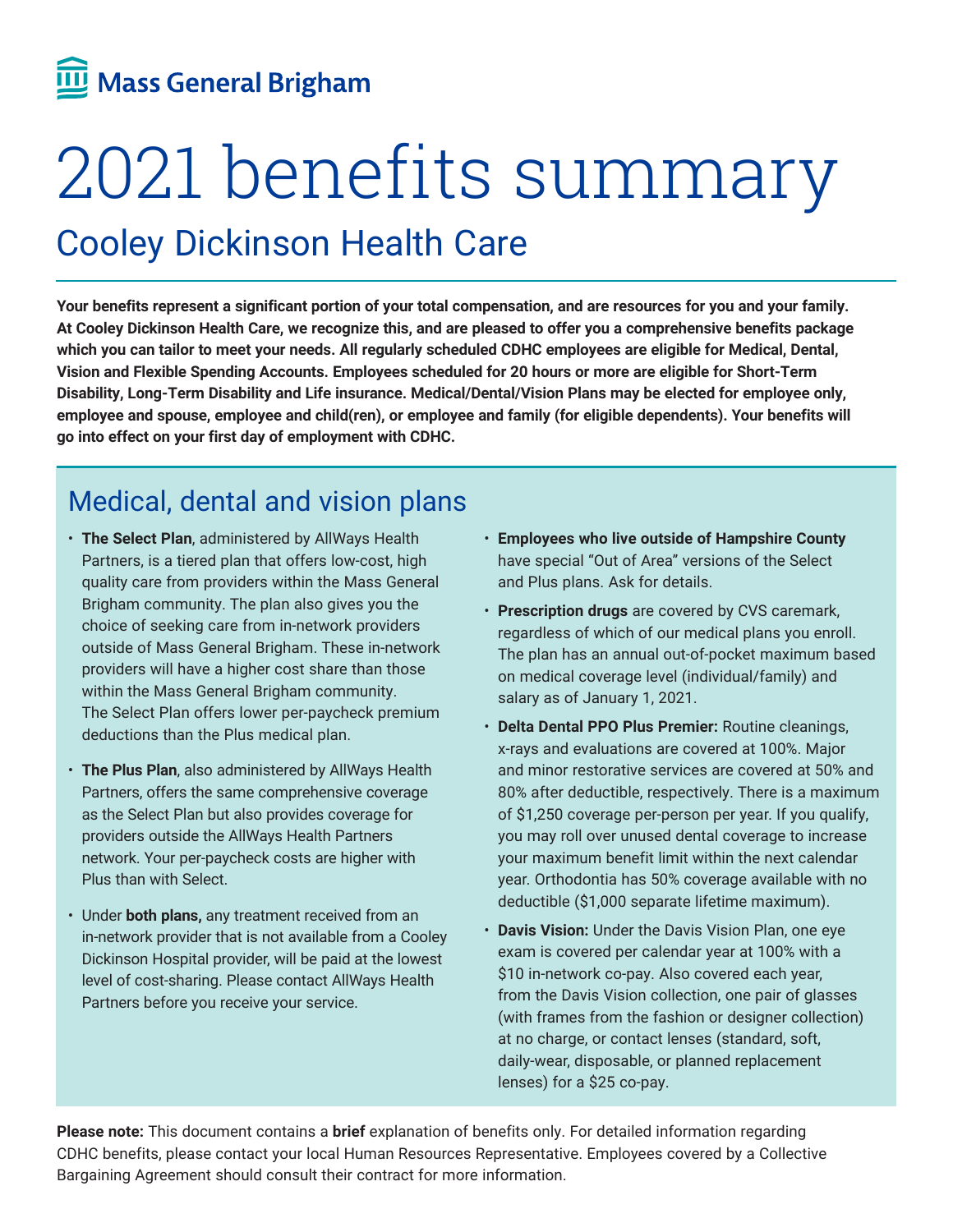## Additional benefits

#### **Short-term disability (STD)**

You automatically receive Core STD coverage of 60% of your pay up to \$3,000 per week at no cost to you. You have the option to increase your Core STD coverage to 75% of your pay. You pay for this additional coverage. After being disabled for 7 days you will receive a percentage of your pay through your return to work or 26 weeks (180 days).

#### **Long-term disability (LTD)**

You may purchase coverage of 60% of your base pay, up to \$6,000 a month, after 180 days of continuous absence from work due to disability.

• If you are a salaried employee, your Long-Term Disability coverage is 100% employer-paid. You will automatically receive 60% of your salary a month (subject to limitations) after 180 days of continuous absence from work due to disability.

#### **Life and AD&D insurance**

You automatically receive Basic Life insurance and Accidental Death & Dismemberment (AD&D) Insurance coverage, offered at no cost to you, equal to 1x your annual salary (up to \$500,000 in each program).

You can also choose Group Life and AD&D coverage for yourself and your dependents. Any additional coverage is paid by the employee.

#### **Health care flexible spending account**

Put aside up to \$2,750 tax-free for out-of-pocket health care expenses (co-payments, deductibles, etc.)

#### **Dependent care flexible spending account**

Put aside up to \$5,000 tax-free for child & elder care (daycare, etc.) if you are single or married, filing jointly; defer up to \$2,500 if you are married, filing separately.

#### **Retirement program**



**CDHC offers you the Cooley Dickinson 403(b) Retirement Savings Plan as an effective way to save for your retirement.** 

You are eligible for discretionary employer core and match contributions after one year of eligible service and reaching age 21. You must also be regularly scheduled at least 20 a week and must be employed at the end of the quarter.

- $\sqrt{\sqrt{ }}$  Once you qualify, CDHC will provide a core contribution (1% to 3%) based on your age plus years of service at the end of each quarter.
- $\sqrt{2}$  When you contribute to the 403(b) Retirement Savings Plan, CDHC will also provide a match of 50% of the first 6% of earnings that you defer to the retirement savings plan each quarter. You must contribute to the 403(b) Retirement Savings Plan in order to receive the CDHC match.
- $\sqrt{2}$  You are immediately 100% vested in your own contributions. You are vested in the CDHC employer core and match contributions after completing three years of service.

#### **Tuition assistance**

After you complete one year of service with CDHC, you are eligible for reimbursement of tuition for pre-approved undergraduate or graduate job-related courses.